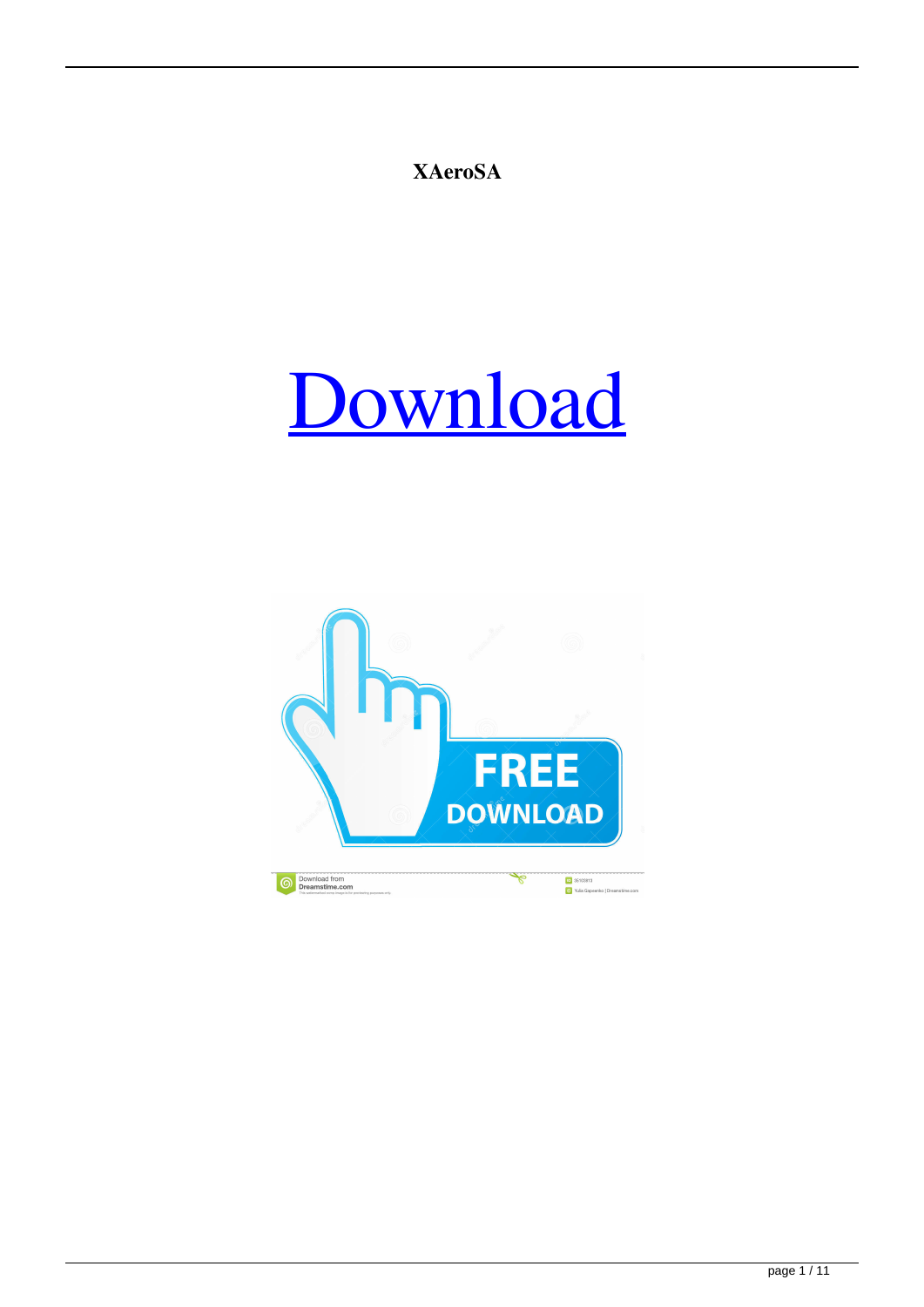Posts: 63, Downloads: 26 K. Autocad. AutoCAD 2012 is a very good design/engineering program. I also use it a lot with Autodesk Autocad and AutoCAD LT. Sep 8, 2012 . AutoCAD 2013 is the latest version of the 3D CAD software from Autodesk. It is now available as a free download for anyone who is capable of running it. It is very user friendly and very easy to use. AutoCAD 2012 is the most full version of AutoCAD so far and the application is very stable. There are also many free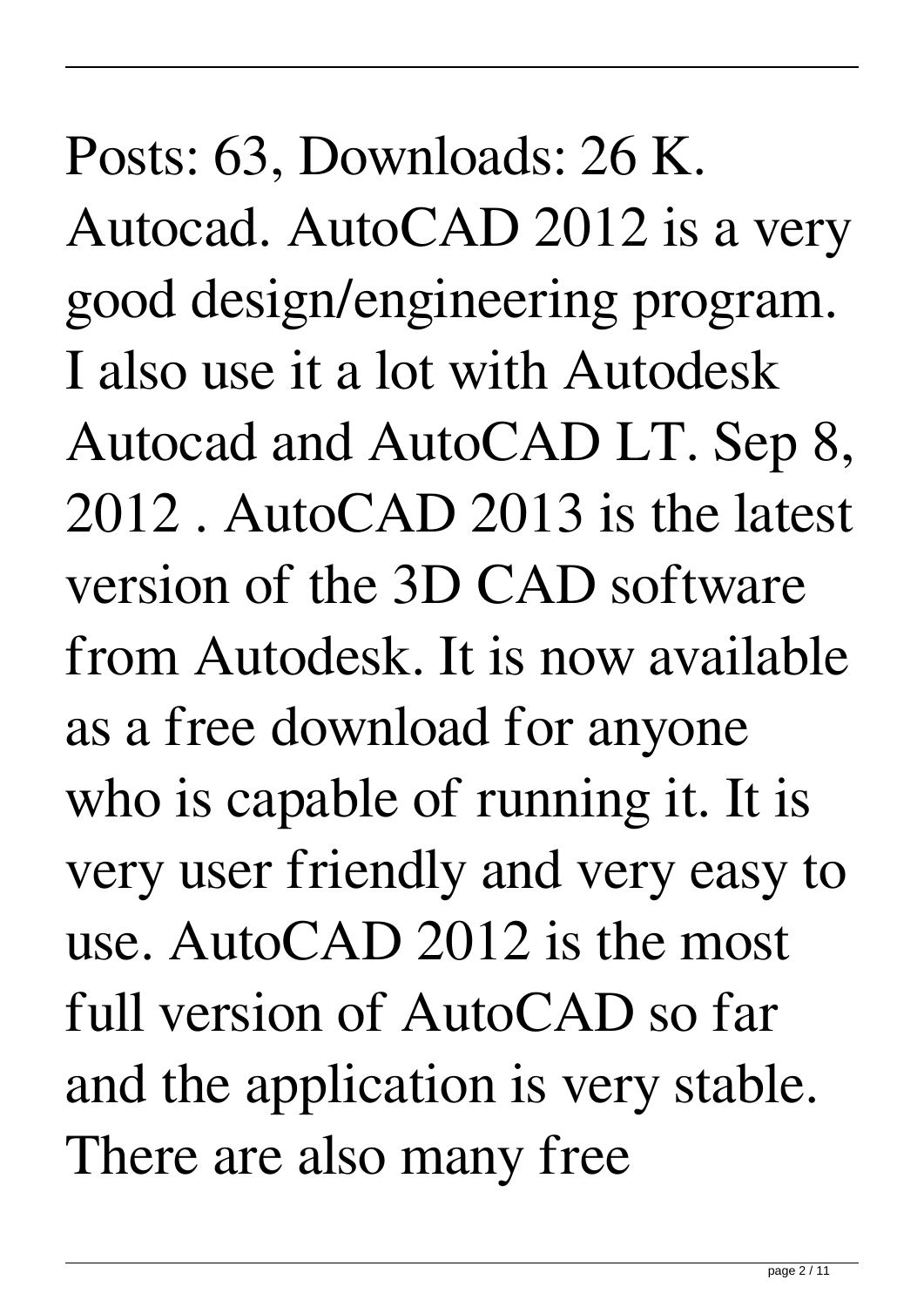resources (. In it is easy and fast to navigate with a lot of commands available and a good understanding of how the program works. . Installer guide for Autodesk AutoCAD 2012. Autocad 2012 download location The AutoCAD 2012 installation package is 14.7 GB and it includes the trial of Autodesk AutoCAD 2012 application.[Ultrasound diagnosis of cervical lymph node metastases of malignant melanoma]. Cervical lymph node metastasis of malignant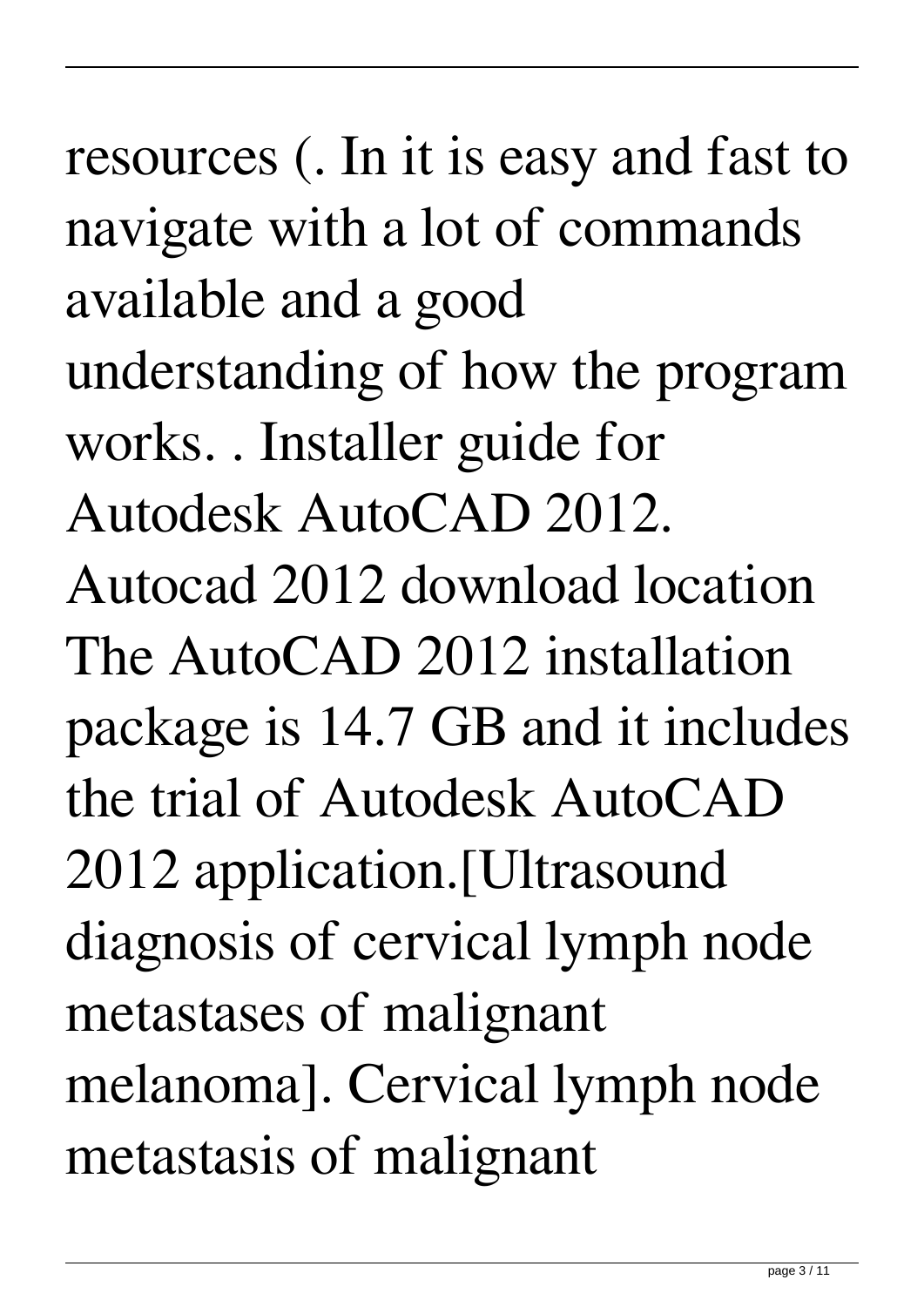melanoma, which is a rare entity, can be demonstrated ultrasonographically by the presence of intranodal cysts. The ultrasonographic features were as follows. In 18 patients, 76 metastatic nodes were examined in ultrasonographic examination. Metastatic node was generally round or oval in shape, and the size was varied from 1.5 to 15 mm (mean 7.0 +/- 2.1 mm). It had relatively more number of echogenic lines than the primary tumor. Echogenic lines with round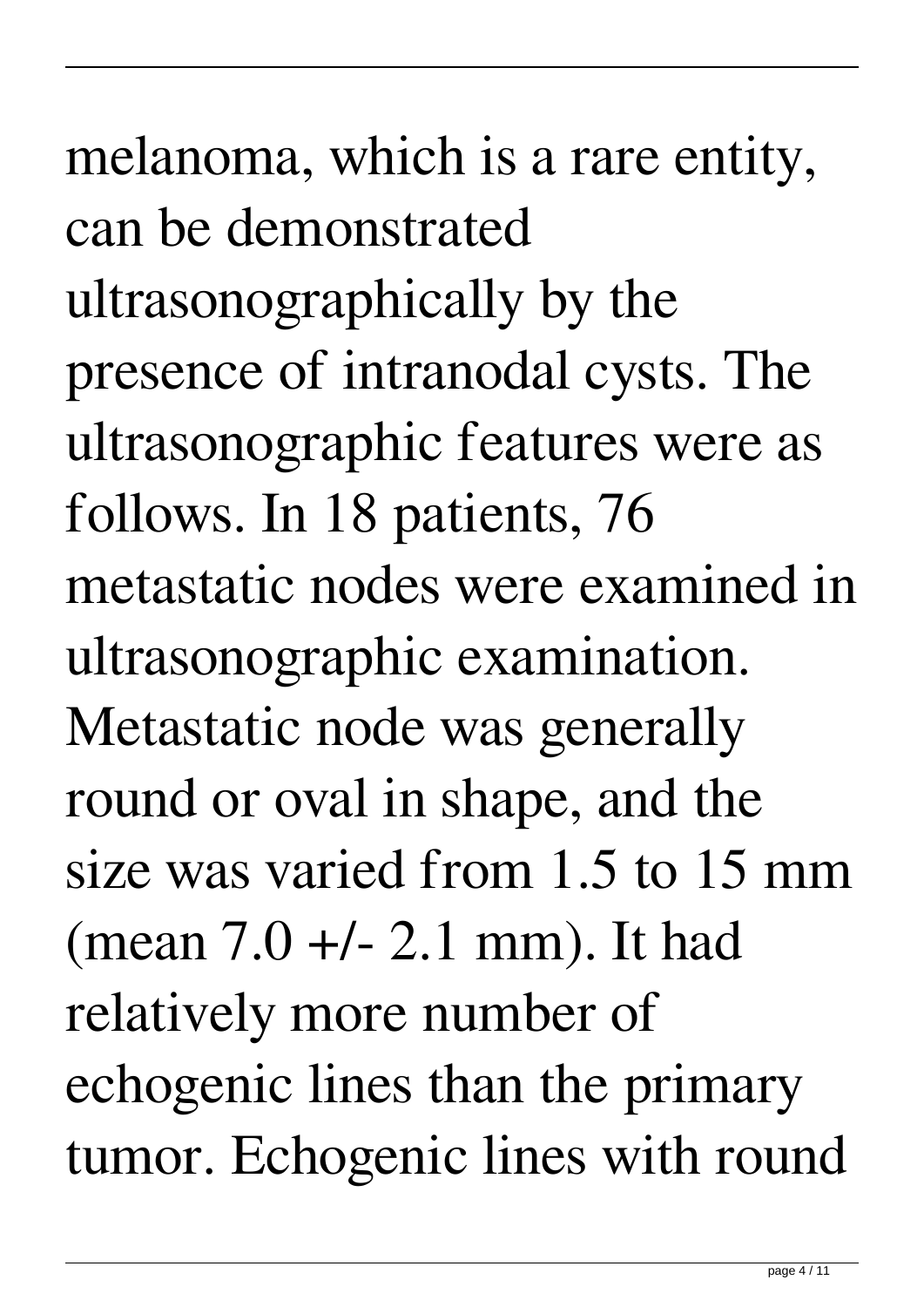configuration were often observed in metastatic nodes. A few swollen nodes with malignant appearance had irregular wall and ground glass texture. There were also some nodes with heterogeneous echogenicity and multiple cysts. In case of low suspicion of metastasis, a biopsy can be performed. In node with multiple cysts, excisional biopsy could be considered after a negative biopsy.const testScheduler = new Scheduler({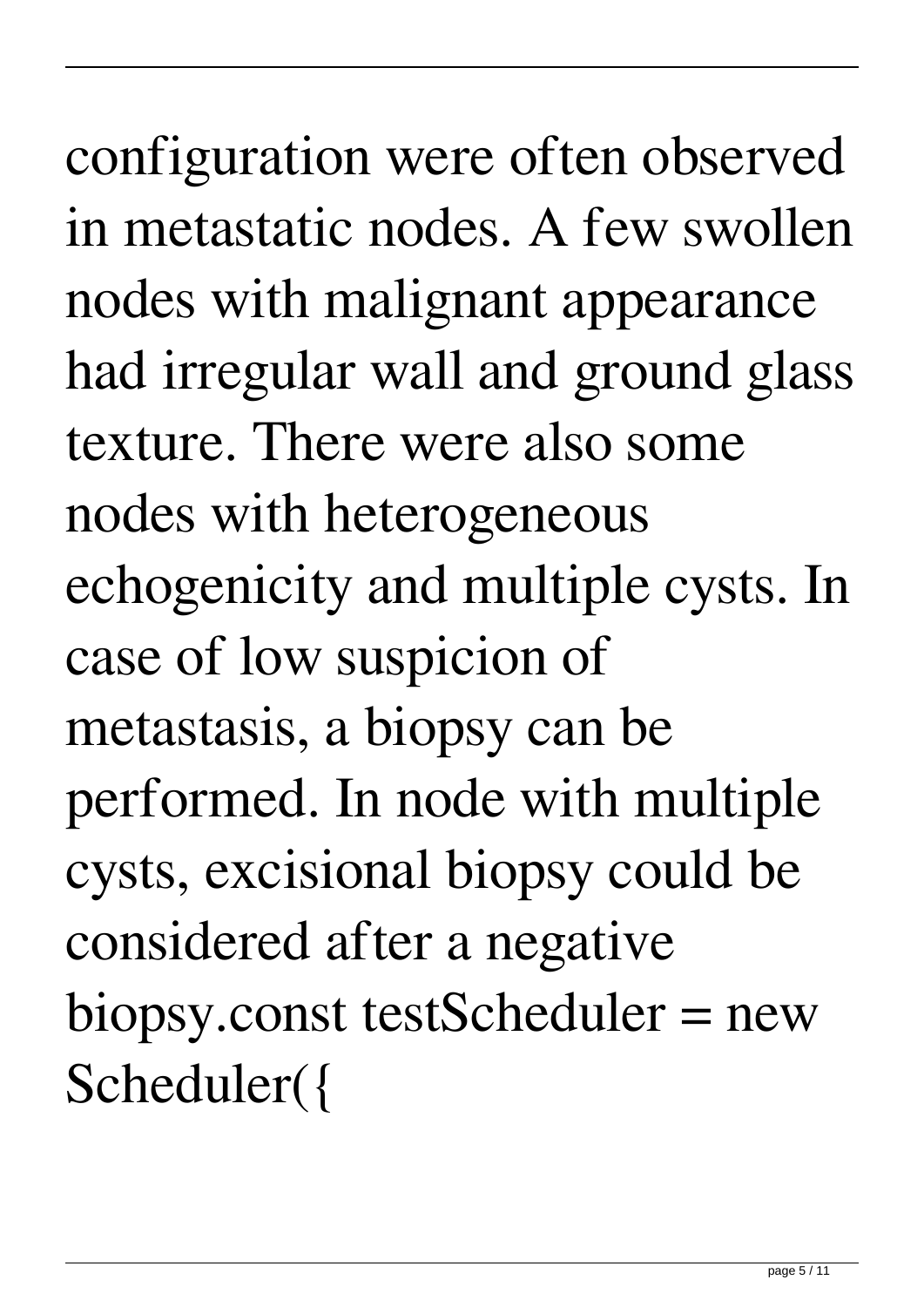Linux Autocad 2012 x64 Linux license key and Xforce Keygen — 23:26 UTC: I made this tip for Linux 32-bit too, as that Operating System does not have an Xforce keygen, at least I don't know one. ImageLoader YouTube.com Autocad 2012 keygen Linux – AutoCAD 2012 keygen for Linux (macOS, Windows, 32bit and 64bit). Mac OS X Autocad 2012 license key Mac OS x 64 bit and Xforce Keygen. Download here: Mac 64-bit License Key. External links Category:Autodesk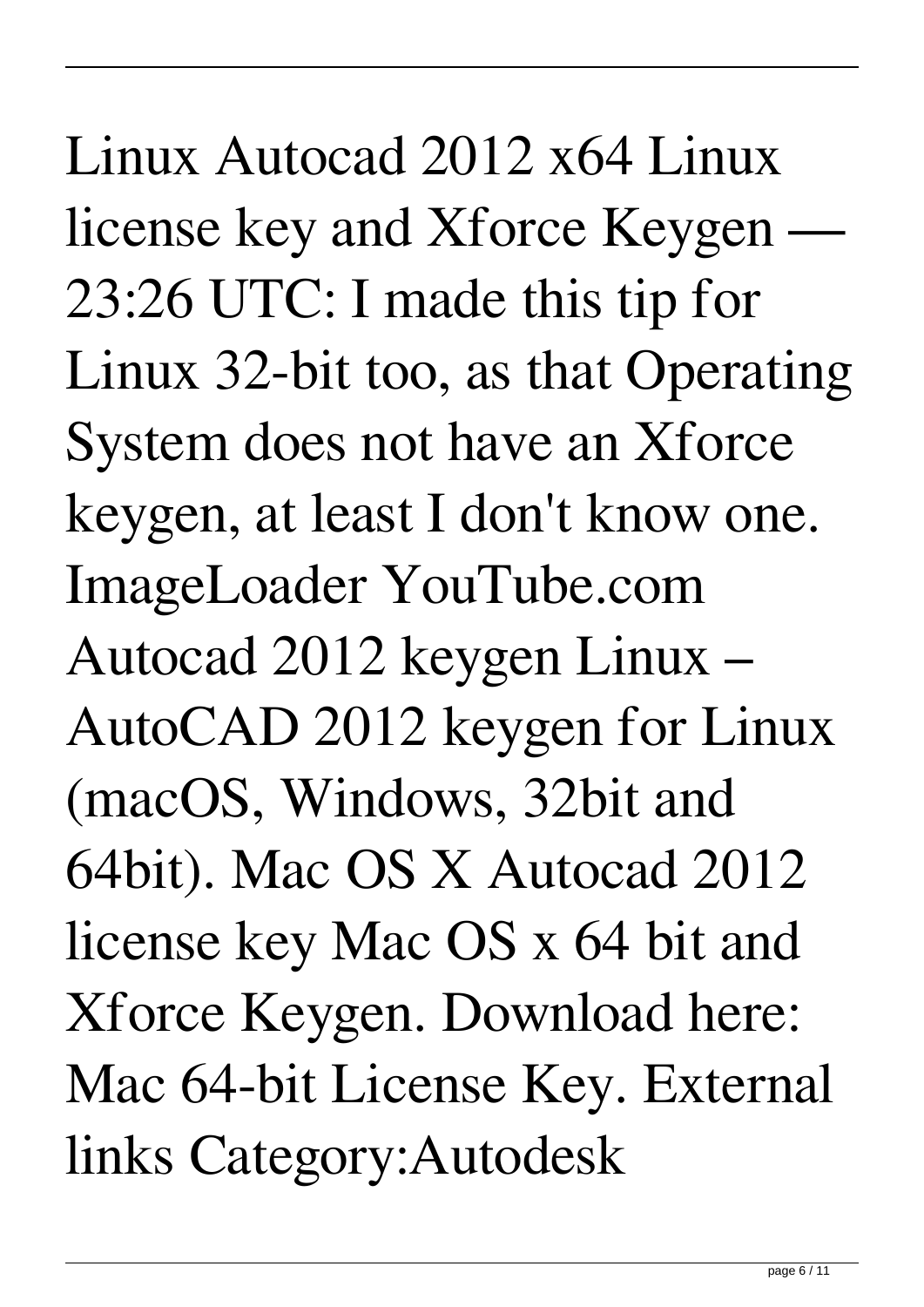Category:2004 software1. Field of the Invention This invention relates to power and data distribution systems for conveying signals from location to location. More specifically, the invention relates to distribution systems, particularly underground systems, for distributing signals to specific locations from the distribution center. 2. Background In order to provide reliable electrical power and communication signals to locations, a power distribution system and associated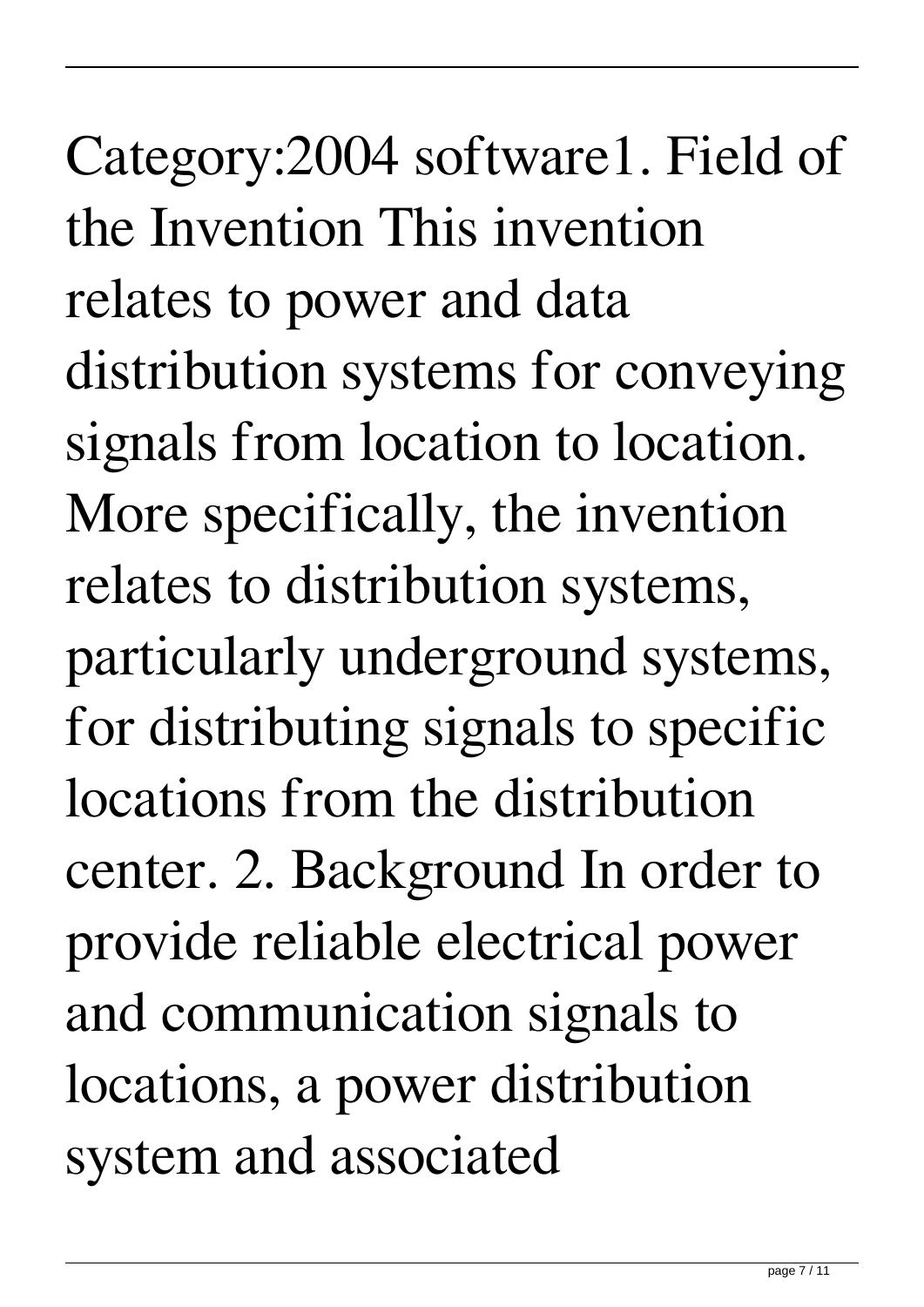communication system are often required. In many applications, it is most effective to supply power and/or communication signals via a buried system. The buried system enables a reliable power and communication network to be implemented, by distributing electrical power and/or communication signals to specific locations at a selected depth in the ground (e.g., to predetermined zones). However, underground power and communication distribution systems tend to be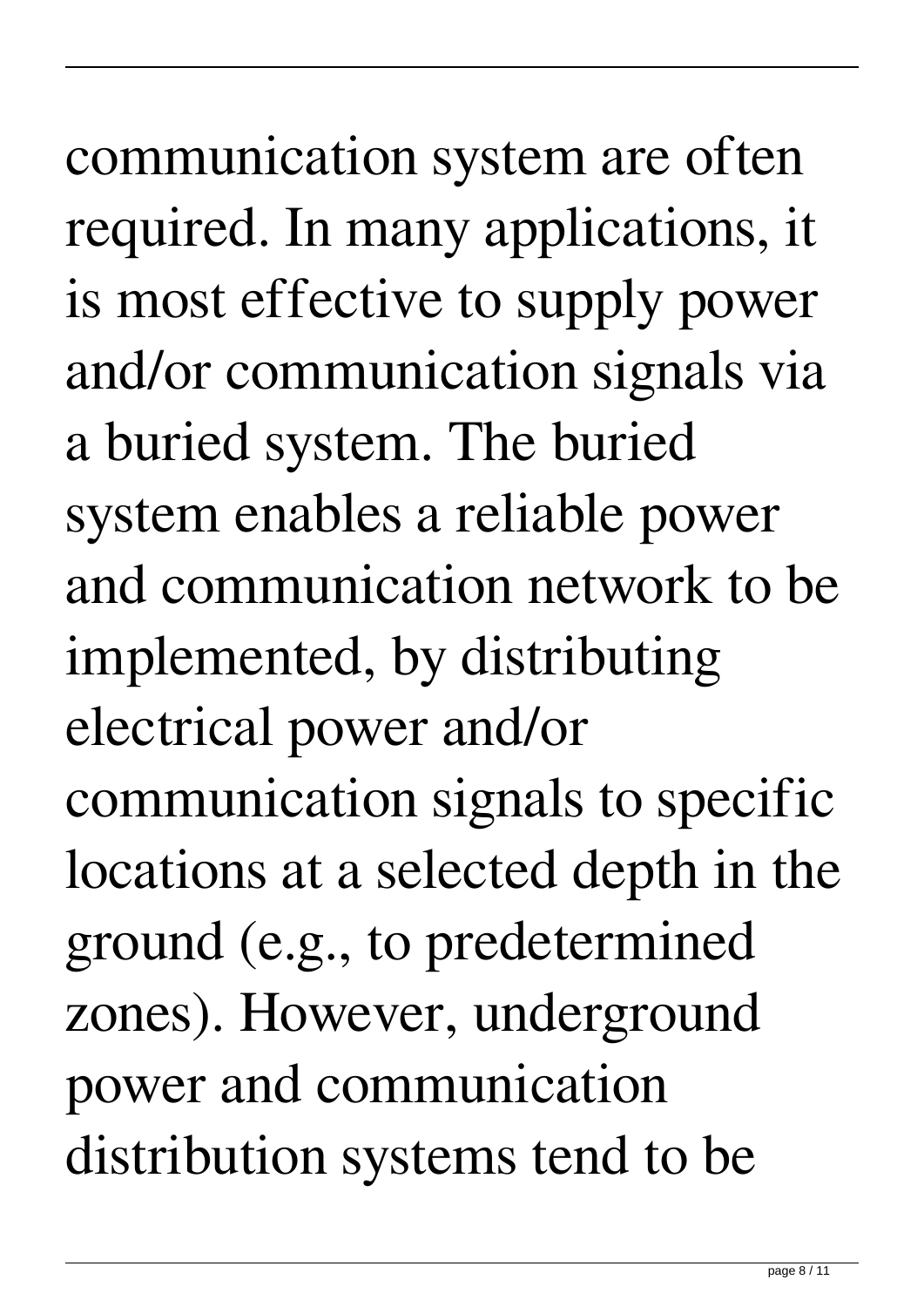complex and require significant capital expenditures to properly install and design. Thus, there is a need for providing the benefits of an underground power and communication distribution system without significant capital expenditures. The prior art includes distribution systems, power distribution systems, and communications systems that enable distribution of electrical power and/or information to locations. For example, U.S. Pat. No. 6,571,590 to Simko et al.,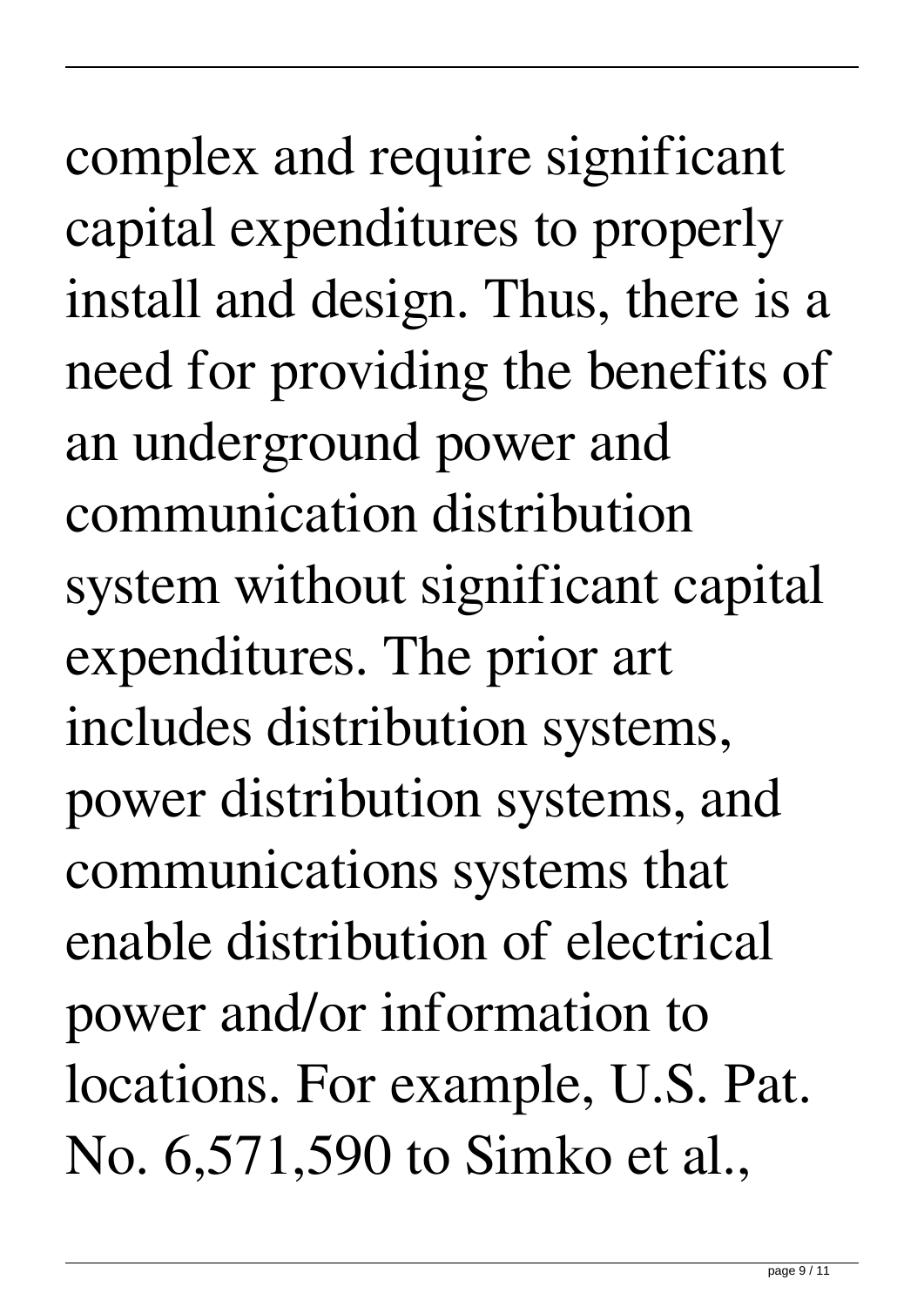issued Jun. 3, 2003, describes a multi-layer electric cable system that is pre-strung between a pair of power poles for use in electrical distribution. This multi-layer electric cable system includes a plurality of insulated twisted-pair electrical signal conductors that are used to convey electrical power between a pair of electrical conductors. The base of the insulating members that cover the plurality of insulated twisted-pair electrical signal conductors includes a plurality of conductive